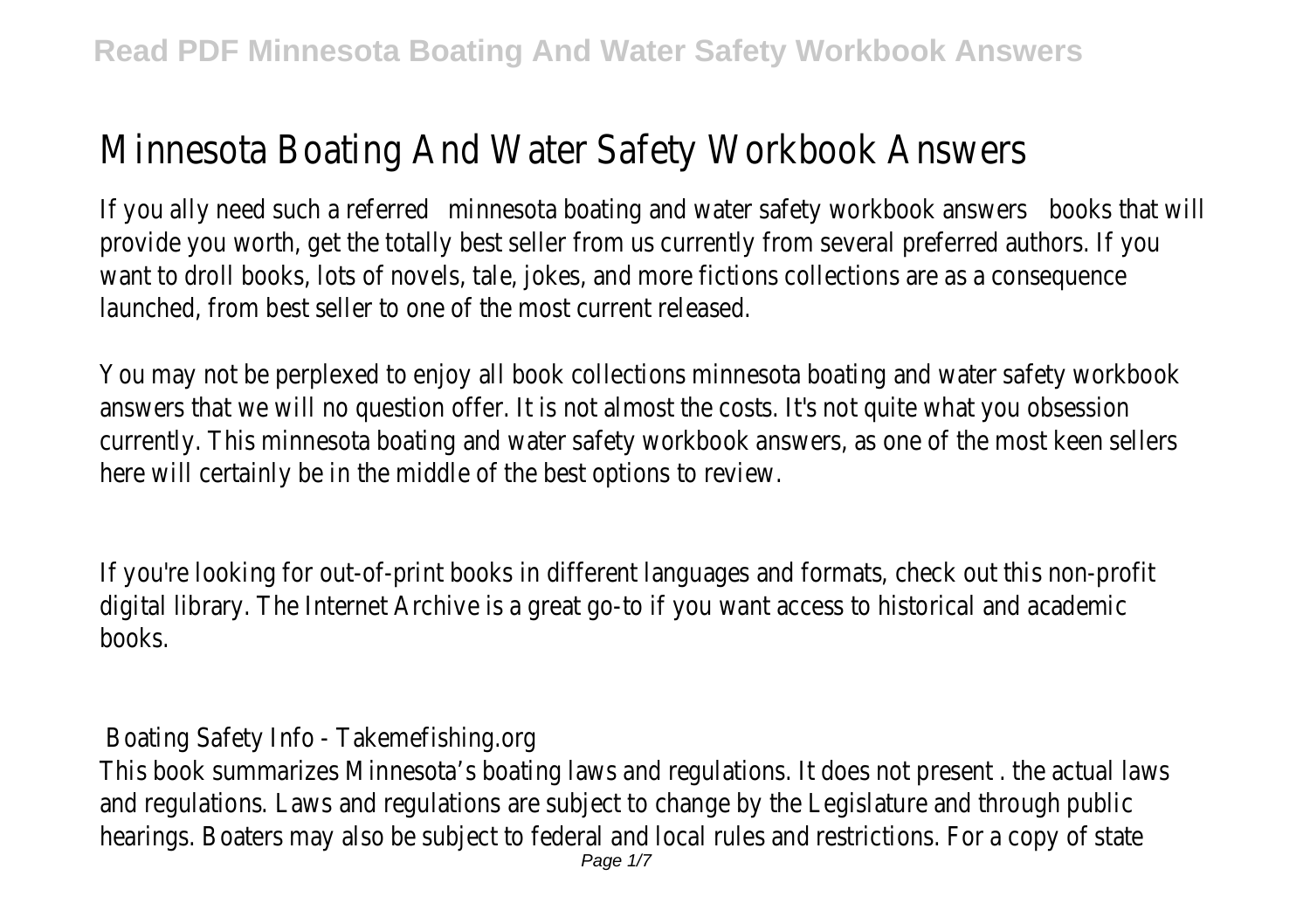laws and regulations, contact the DNR's Boat and Water . Safety Program.

Minnesota Boating And Water Safety

The Minnesota Department of Natural Resources provides links to boating and water safety information, such as the Minnesota Boating Guide, which summarizes the state's boat laws and regulations.

Minnesota Boating Guide - Minnesota Legislature

Anyone may take the BoatU.S. Foundation's Free Online Boating Safety course as practice or to receive a discount on boat/PWC marine insurance. But Minnesota boaters 12 - 17 years of age wishing to operate a boat with motor greater than 25 hp or PWC operators 13 - 17 years of age must complete a course approved by the Minnesota Department of ...

Boat and water safety publications - Minnesota DNR

Preliminary 2019 Minnesota Boating Accident and Drowning Summary Prepared by Minnesota Department of Natural Resources – Boat and Water Safety as of 10/31/19 Summary of Accidents – as of 10/31 each year Accident Category and Year 2019 2018 2017 2016 2015 2014 2013 2012 2011 2010 Boating Fatalities

Boating in Minnesota - Minnesota DNR WATER SAFETY FUNDING; 86B.701: FUNDING COUNTY WATER SAFETY. 86B.705: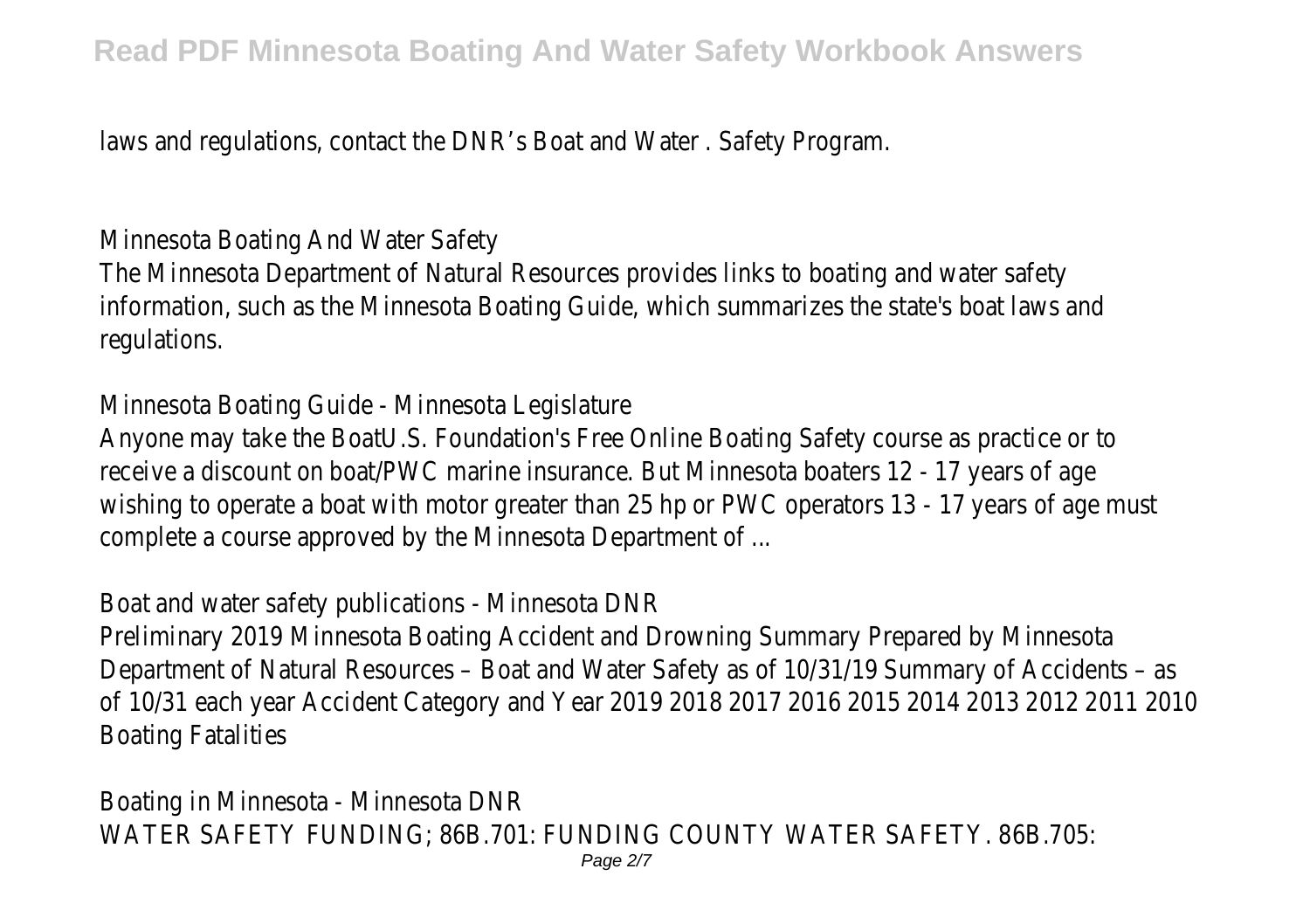## ALLOCATION OF WATER RECREATION ACCOUNT AND FINES AND FORFEITED BAIL

MONEY. 86B.706: ... Minnesota Office of the Revisor of Statutes, 700 State Office Building, 100 Rev. Dr. Martin Luther King Jr. Blvd., St. Paul, MN 55155 ...

Boat and water safety education - Minnesota DNR

Minnesota has the highest per capita boat registration figure in the country. Provides boating safety education programs for 12 through 17-year-olds to operate motorboats and personal watercraft. Also provide training programs for adults who may require training prior to operating boats in other States or Canadian Provinces. Find out more about boat and water safety education.

Minnesota Boating License & Boat Safety Course | Boat Ed®

This information is available in an alternative format upon request. E-mail the DNR Information Center at [email protected] or call at (651) 296-6157 or (888) MINNDNR. This document contains a synopsis of the boating/watercraft rules. For complete laws and regulations, consult Minnesota Statutes ...

Minnesota Boating Safety Course: BoatUS Foundation

Boat & Water Enforcement, Training & Accident Response The St. Louis County Sheriff, under MN Rules Chapter 86B.105, is the primary law enforcement agency responsible for search, rescue, patrol and inspection of watercraft on the lakes, streams and rivers in St. Louis County.

Boat and water safety program - Minnesota DNR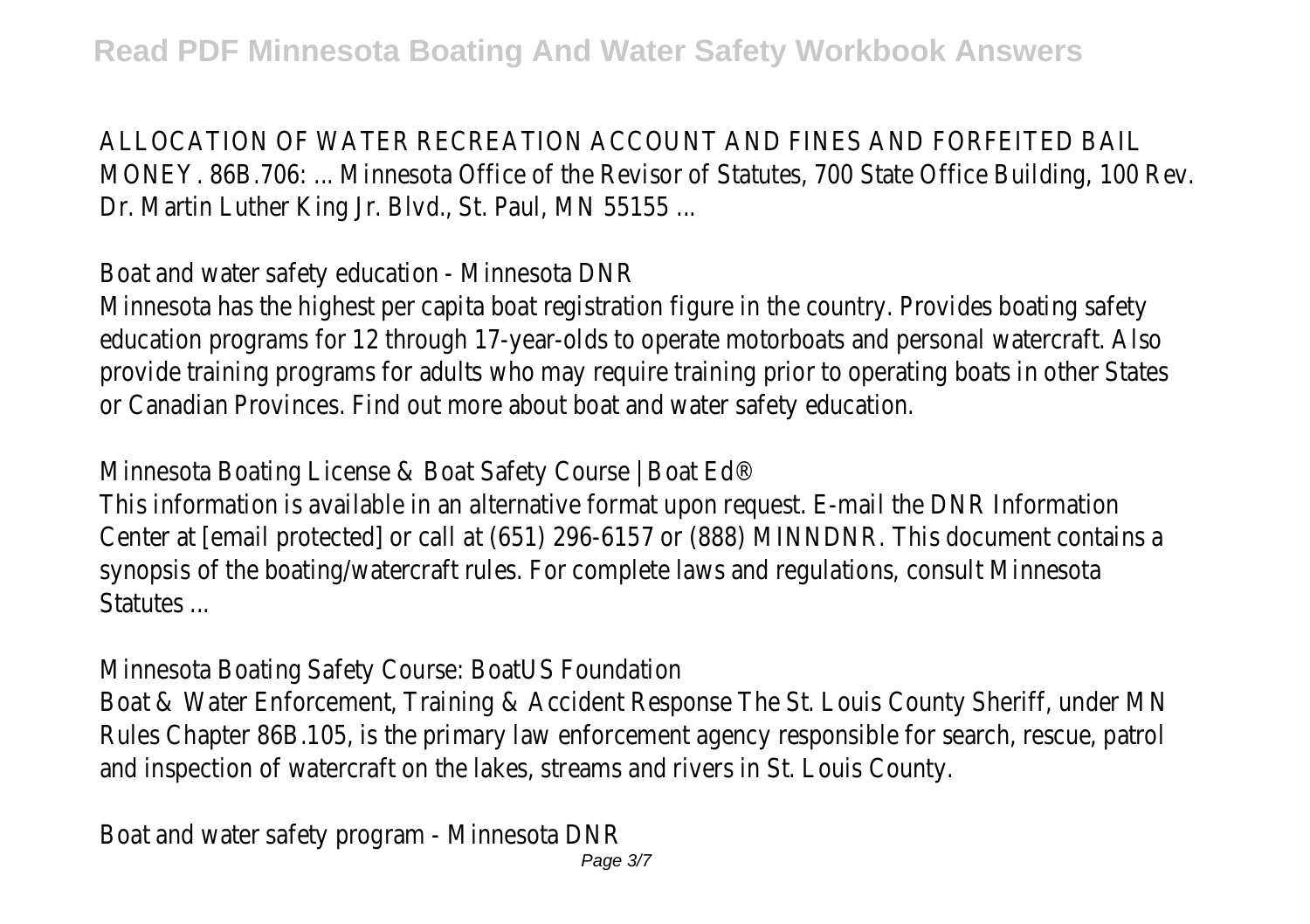Boat and water safety publications The Minnesota Department of Natural Resources maintains and makes available, at no charge, a wide variety of publications, on many natural resources topics. This page presents a listing of Boat & Water Safety publications that are available to order. All files are PDF unless indicated otherwise.

Boating and water recreation regulations - Minnesota DNR

Minnesota's waterways are an exciting destination for boaters. Whether you want to paddle your canoe down a lazy stream, guide your kayak through a raging torrent, pull the kids on an inner tube behind your boat on an inland lake, or even troll for Coho salmon on the mighty Lake Superior, you can do it all in Minnesota.

Official Minnesota Boating License Test | BOATERexam.com®

Comprehensive Instruction in Minnesota Boating Safety Education. This official training program is developed to meet the standards for Boating safety education established by Minnesota. Boat Ed is the only safety course provider that develops print materials on behalf of government agencies responsible for Boating laws and regulations.

Boat & Water Safety

St. Paul, MN . Boat & Water Safety Section MN Department of Natural Resources 500 Lafayette Road Sunset Schedule Longitude of Minneapolis (Add 1 minute for each 12 miles west of Minneapolis and subtract 1 minute for each 12 miles east.) Minnesota Department of Natural Resources Boat and Water Safety Section 500 Lafayette Rd. Saint Paul, MN ...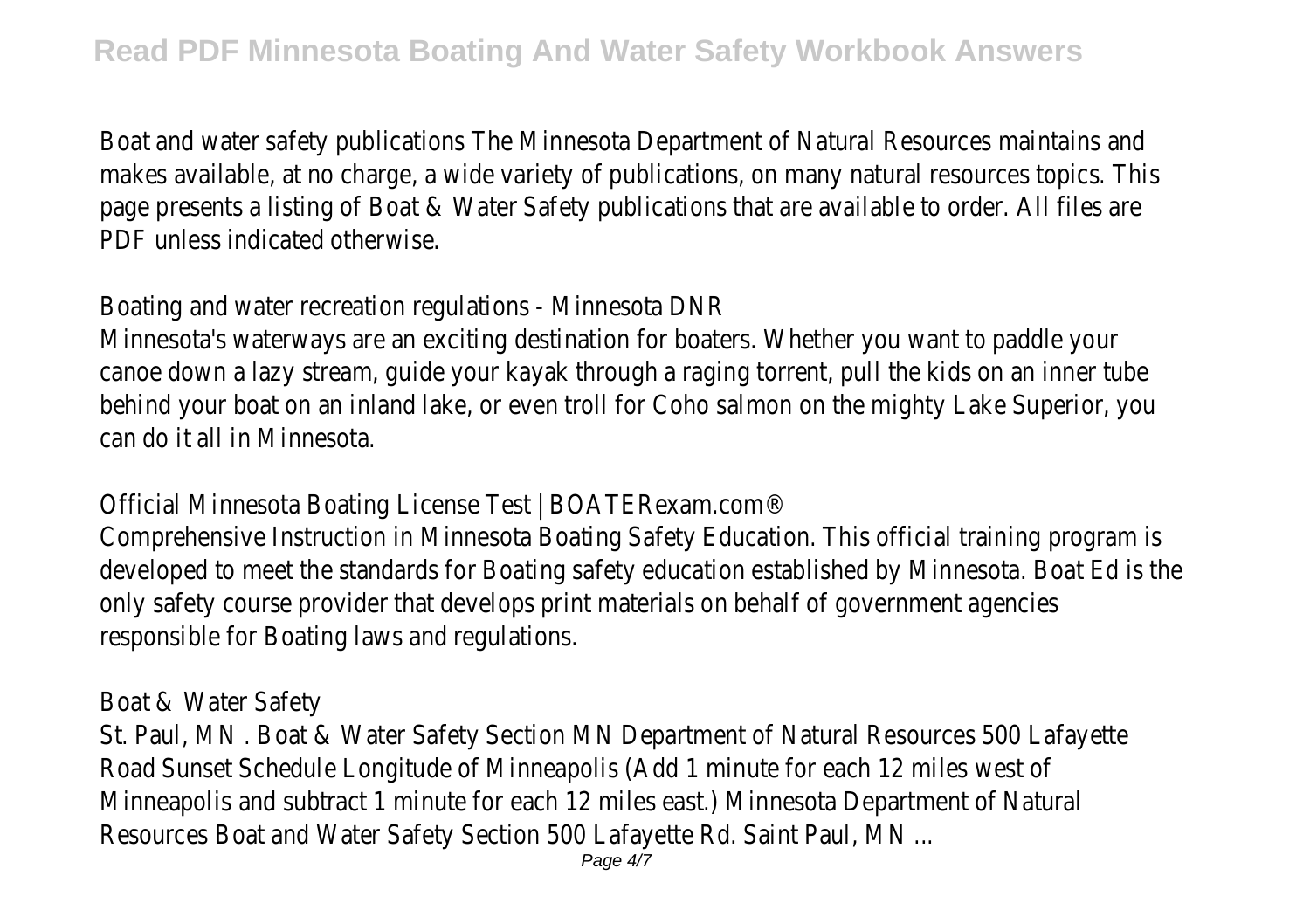MINNESOTA Boating Guide 2019 - Minnesota Department of ...

BOATERexam.com ® is trusted by agencies across the United States to deliver the best of quality in boating safety education. Our courses consistently receive the highest level of approval from agencies and from boaters. This official Minnesota boating safety course is approved by the State of Minnesota's Department of Natural Resources.

Water Safety Coloring and Activity book

2007 Minnesota Boating Accident and Drowning Summary . Prepared by the Minnesota Dept. of Natural Resources . Boat & Water Safety Section . Summary of Accidents – Compared to Prior Years . Accident Category & ... He was reaching for his fishing line when he went into the water over the boat's stern. The boat operator jumped into the water ...

2019 Minnesota Boating Accident and Drowning Summary

MINNESOTA BOATING GUIDE 2019 Enjoying Minnesota's lakes and rivers by boat or canoe is a wonderful privilege. That privilege comes with serious responsibilities. Fun boating is safe boating, so please read this guide thoroughly and contact the Department of Natural Resources (DNR) with any questions you may have.

Boat & Water Safety 500 Lafayette Rd N Saint Paul, MN ...

a water safety theme at the end of the book. Please take a little time with your children to study this book and help protect Minnesota's most precious resource…our children! The Minnesota DNR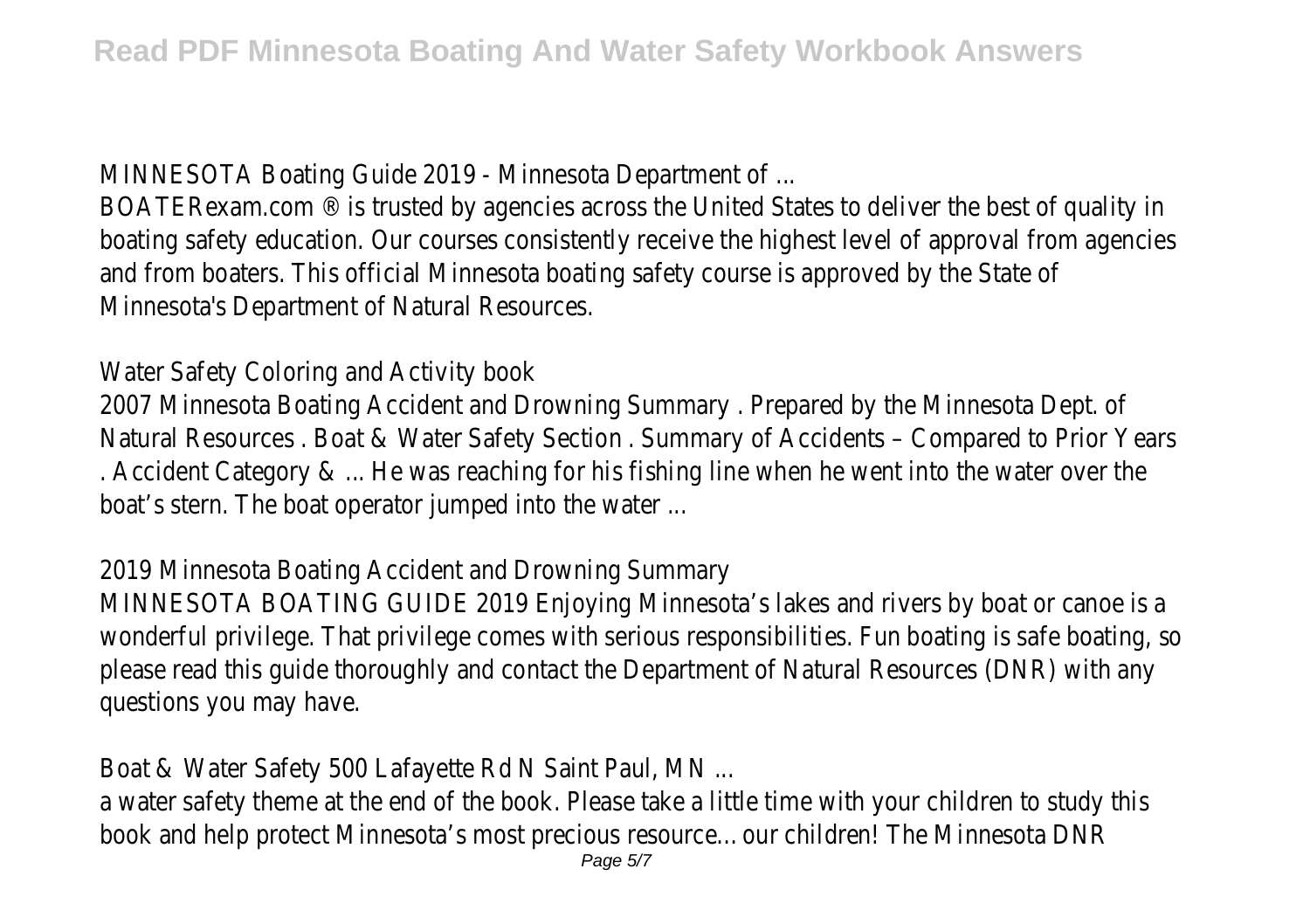prohibits discrimination in its programs and services based on race, color,

Boat and water safety - Minnesota DNR

Watercraft Operator's Permit Complete the online boating safety course to receive a youth Minnesota water operator's permit (12 to 17 years old). In addition, this course may be required for youth and adults who plan on boating in Canada.

2007 Minnesota Boating Accident & Drowning Summary

Ramsey County has 82 lake basins and 18 miles of the Mississippi and Minnesota Rivers within its boundaries. Of those lakes, 23 are accessible to the public for recreational use. To ensure a safe environment for citizens to utilize these waterways, the Water Patrol Unit promotes public awareness of boat and water safety regulations.

EQUIPMENT Sunset Schedule Longitude of Minneapolis

Get directions, reviews and information for Boat & Water Safety in Saint Paul, MN. Boat & Water Safety 500 Lafayette Rd N Saint Paul MN 55101. Reviews (651) 296-6157 Website. Menu & Reservations Make Reservations . Order Online Tickets Tickets See Availability ... Boat & Water Safety ...

## Ch. 86B MN Statutes

Boating and Water Safety. Boating and water safety go hand in hand. By making a few important safety preparations prior to each trip, such as filing a float plan and reviewing the boating rules of the